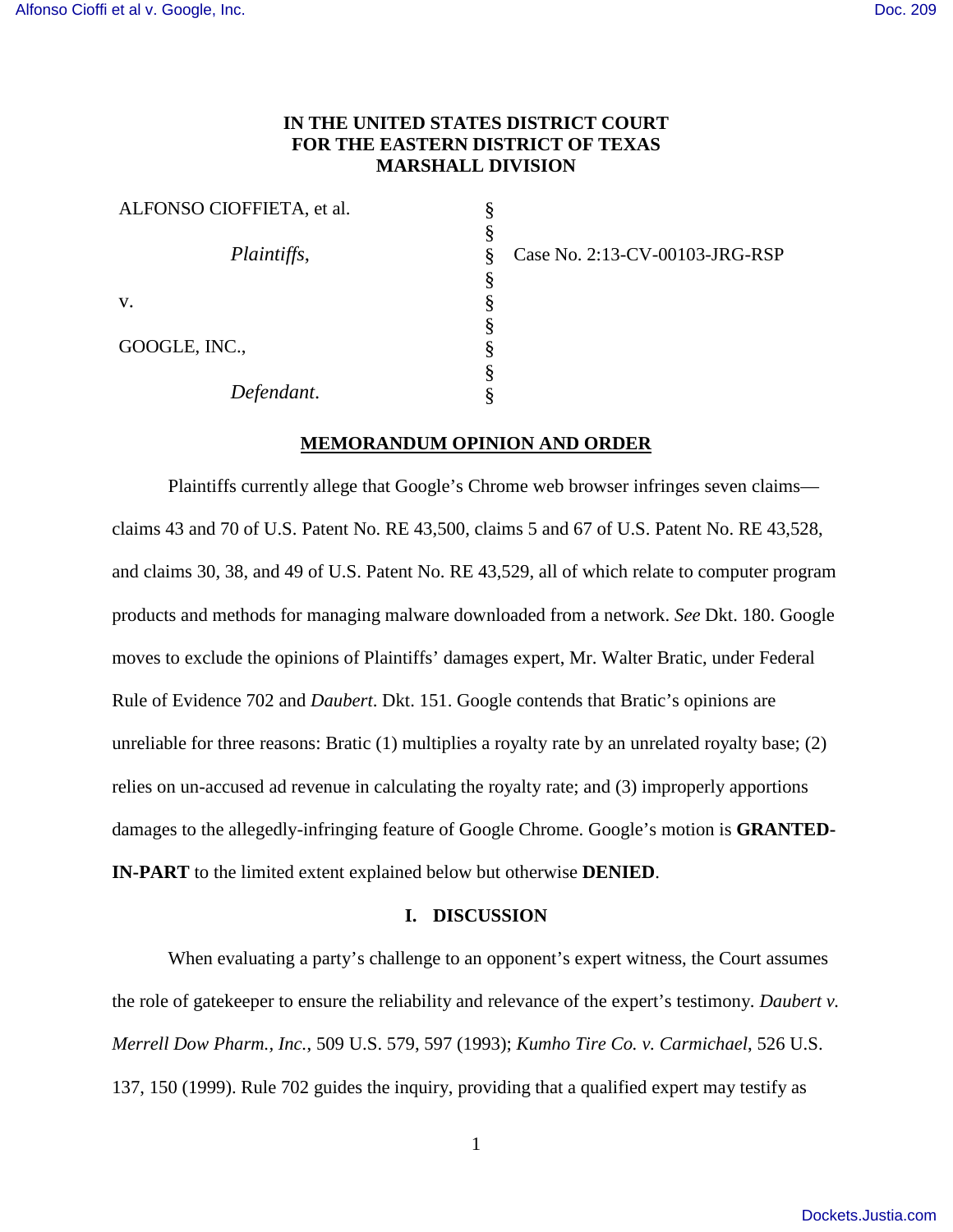long as his opinion will aid the fact finder and is reliable, i.e., the opinion must stand on sufficient data, reliable methods, and the facts of the case. *See Daubert*, 509 U.S. at 590; Fed. R. Evid. 702(a)-(d); *see also Micro Chem., Inc. v. Lextron, Inc.*, 317 F.3d 1387, 1391 (Fed. Cir. 2003) ("In 2000, Rule 702 was amended in response to *Daubert* and cases applying it.").

Section 284 of the Patent Act provides that damages for patent infringement must be "adequate to compensate for the infringement, but in no event less than a reasonable royalty for the use made of the invention by the infringer." 35 U.S.C. § 284. "The statute contemplates that when a patentee is unable to prove entitlement to lost profits or an established royalty rate, it is entitled to 'reasonable royalty' damages based upon a hypothetical negotiation between the patentee and the infringer when the infringement began." *Unisplay, S.A. v. Am. Elec. Sign Co.*, 69 F.3d 512, 517 (Fed. Cir. 1995). While the analysis "necessarily involves an element of approximation and uncertainty, a trier of fact must have some factual basis for a determination of a reasonable royalty." *Id.*

The parties in this case have confined their damages dispute to a reasonable royalty that the parties would have hypothetically negotiated just before infringement began. Dkt. 151 at 3. Accordingly, both parties must necessarily accept that approximating a reasonable royalty involves an element of uncertainty. *See Lucent Techs., Inc. v. Gateway, Inc.*, 580 F.3d 1301, 1325 (Fed. Cir. 2009). "[E]stimating a reasonable royalty is not an exact science." *Summit 6, LLC v. Samsung Elecs. Co.*, 802 F.3d 1283, 1296 (Fed. Cir. 2015). With this backdrop in mind, the Court considers Google's three bases for excluding Bratic's damages opinion.

#### **A. Bratic's Royalty Rate and Base**

All royalties have at least two variables: the royalty base and the royalty rate. *See, e.g.*, *Lucent Techs.*, 580 F.3d at 1339. Bratic calculates a royalty rate by estimating Google's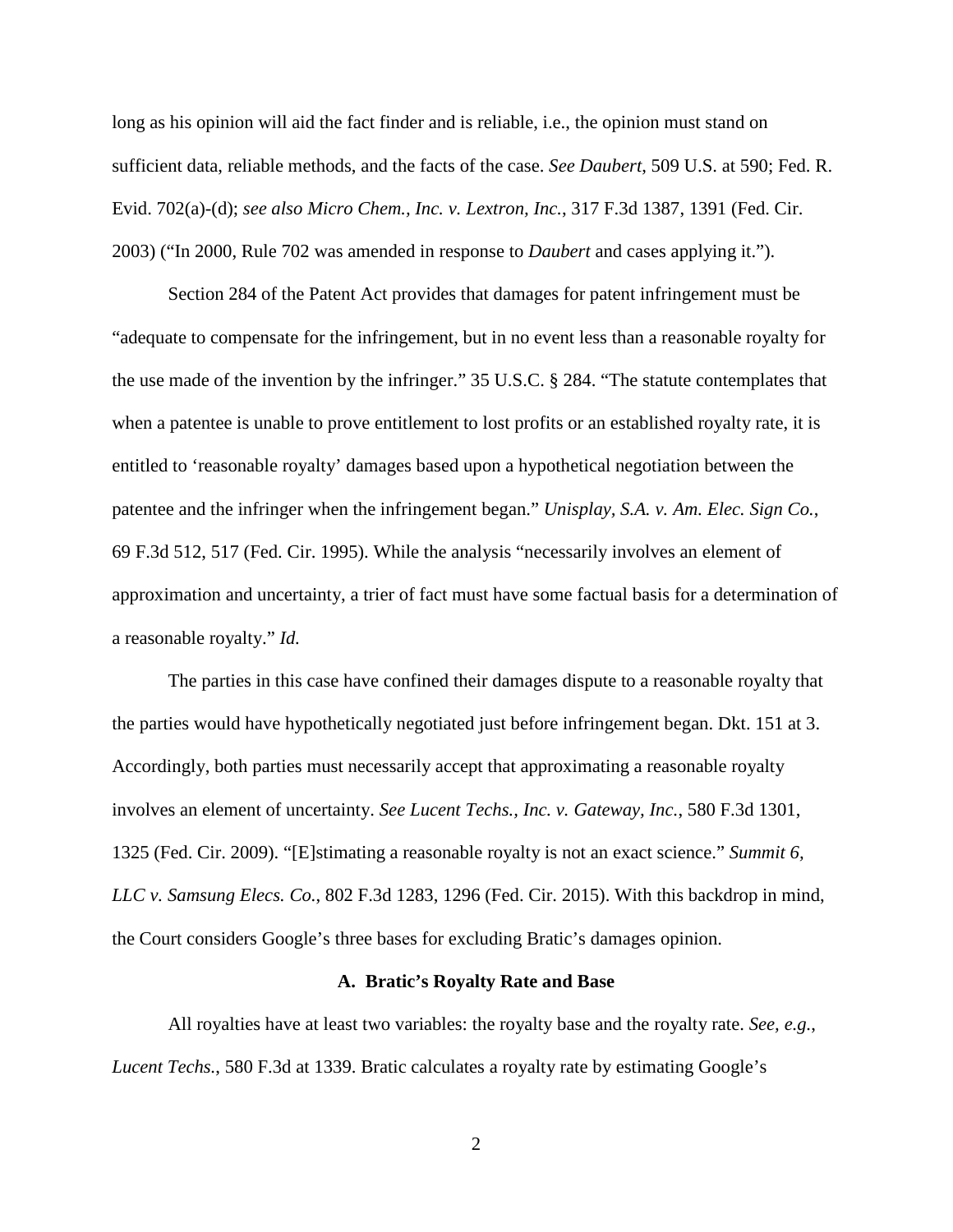incremental revenue for each new Chrome user per year and then multiplies the incremental revenue by both an estimated profit margin and an apportionment figure derived from the estimated value of the patented invention. *See* Dkt. 151-1 ¶¶ 127-136. To determine the royalty base, Bratic relies on Google's estimate of the number of users that access Chrome in a 7-day period. *Id.* ¶ 133. Bratic then multiplies the rate by the base to determine reasonable royalty damages. *Id.* ¶ 142.

Google argues that Bratic's calculation is unreliable because Bratic's royalty rate relies on an estimate of incremental revenue derived from new Chrome users, whereas his royalty base relies on the total number of Chrome users, which may be new or existing users. Dkt. 151 at 6-7. Google characterizes Bratic's calculation as multiplying "apples with oranges." Dkt. 151 at 7.

The Court sees it differently. It is not at all clear what difference there is, if any, between incremental revenue derived from a new Chrome user and incremental revenue derived from an existing Chrome user. As Plaintiffs explain, Bratic only accounts for Chrome users that Google itself considers frequent users. *See* Dkt. 151-1 ¶¶ 127-141. Google repeats the conclusion that new and existing user data are "unrelated" and insists that it is not Google's burden to demonstrate that Bratic's reasoning is unsound. *See* Dkt. 178 at 2. But Bratic's reasoning appears sound, and absent a reasoned explanation suggesting otherwise, the Court will not second-guess it. Finally, Google's arguments regarding the supposedly-inflated amount of Chrome users are not persuasive. To the extent Bratic's "credibility, data, or factual assumptions have flaws, these flaws go to the weight of the evidence, not to its admissibility." *See Summit 6*, 802 F.3d at 1299.

#### **B. Reliance on Advertisement Revenue**

Bratic's incremental revenue per user, i.e., the revenue value Bratic uses to determine the royalty rate, is based on a model estimating Google's revenue from a new user of Chrome. The

3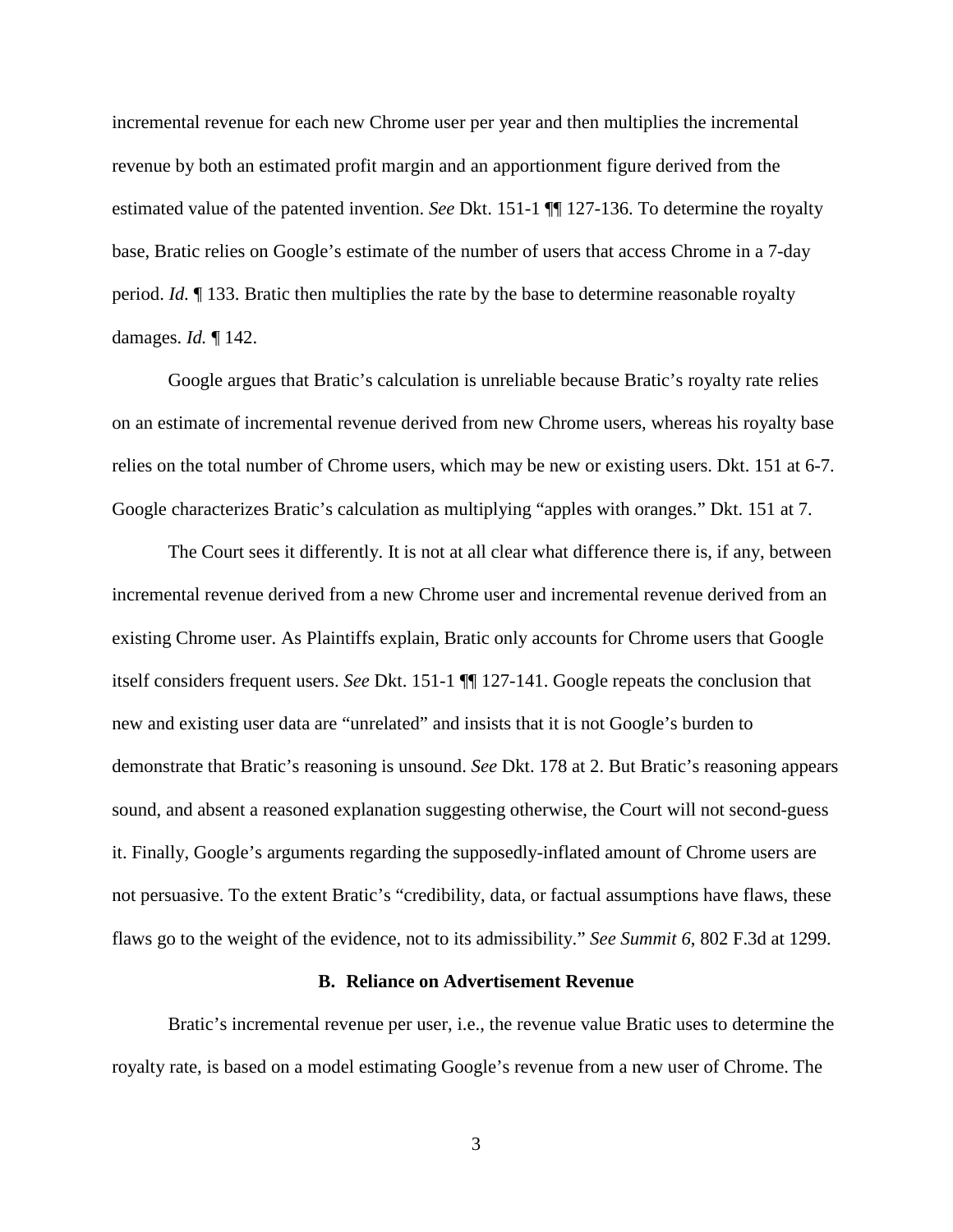revenue is not derived from sales of Chrome itself because Chrome is offered to users for free. *See* Dkt. 170 at 10-11. Rather, revenue attributable to Chrome is generated when a user clicks on an ad that appears alongside Google search results within the Chrome browser. Dkt. 151-4 at 50:11-51:19.

Google argues that Bratic's reliance on ad revenue is improper because ads appearing in search results are "unpatented components" which can only factor into damages if the ads and the patented features are together "considered to be components of a single assembly . . . of a complete machine, or they together constitute[ ] a functional unit." *See* Dkt. 151 at 8 (quoting *Rite-Hite Corp. v. Kelley Co.*, 56 F.3d 1538, 1550 (Fed. Cir. 1995)).

The Court does not agree. Google downplays the relationship between ad revenue and the Chrome browser. Bratic's incremental revenue assumption, based on one of Google's own models for estimating Chrome's incremental value over other browsers, *see* Dkt. 151-4 at 163:16-25, properly takes into account the fact that Google generates more ad revenue when a user clicks an ad in Chrome versus when a user clicks an ad in another browser such as Internet Explorer or Firefox, *see* Dkt. 170-3 ¶ 41. Bratic does not improperly include revenue from an unpatented product into his calculation. Rather, Bratic is estimating the revenue—albeit not traditional sales revenue—derived from the Chrome browser. To the extent Bratic is overestimating, "[v]igorous cross-examination, presentation of contrary evidence, and careful instruction on the burden of proof are the traditional and appropriate means of attacking shaky but admissible evidence." *Daubert*, 509 U.S. at 596.

Google also contends that Bratic's use of incremental Chrome revenue violates the entire market value rule because Bratic does not show that the patented feature "drives the demand for

4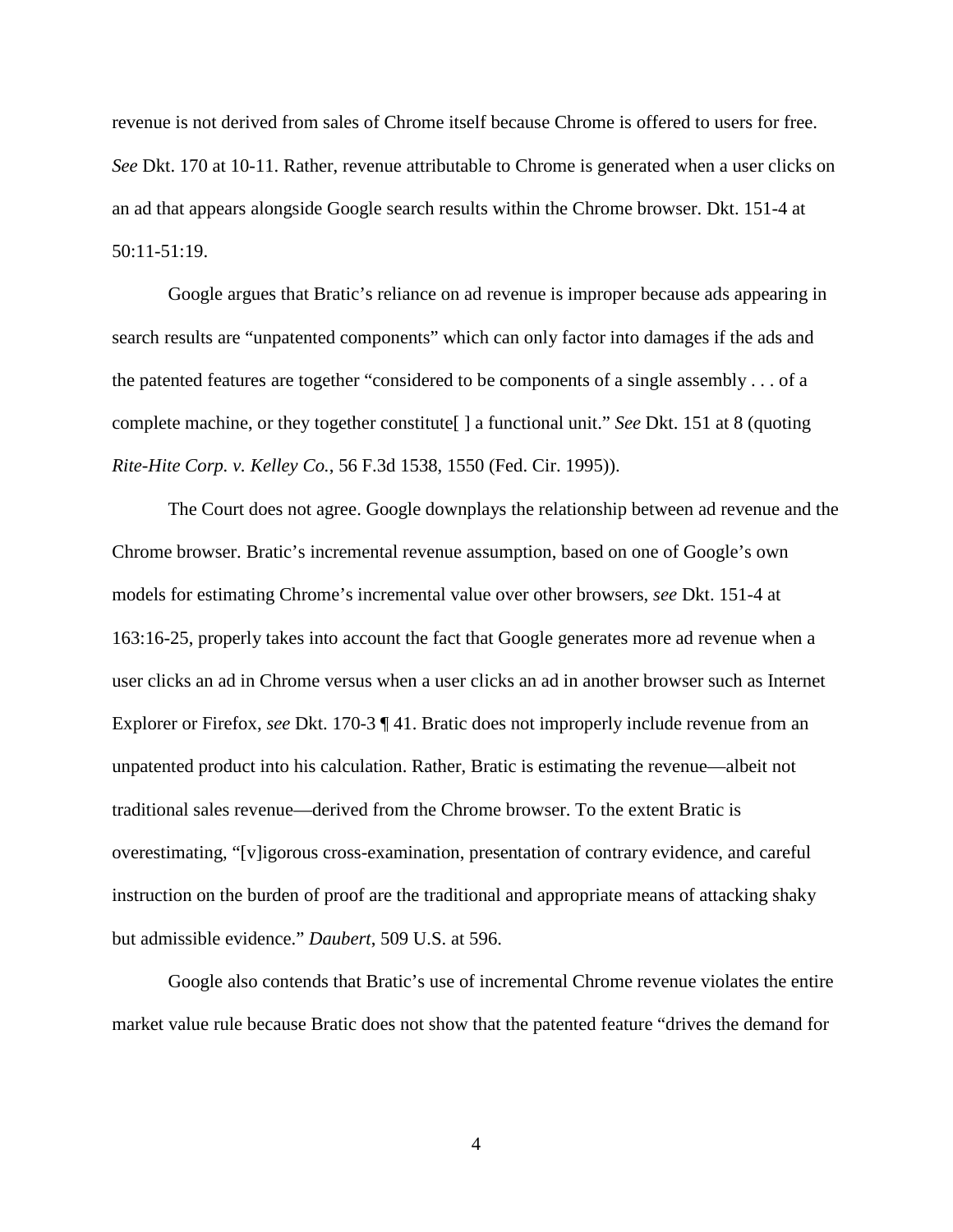[the] entire multi-component product." Dkt. 151 at 10 (quoting *LaserDynamics, Inc. v. Quanta Computer, Inc.*, 694 F.3d 51, 62 (Fed. Cir. 2012)).

The Court is not persuaded. First, Bratic's opinions does not run afoul of the entire market value rule. Bratic relies on another expert's opinion regarding the proportional value of the allegedly infringing feature of Google Chrome. This opinion is based largely on Google's own marketing brochure illustrating four key attributes of Chrome's design: stability, speed, simplicity, and security. Dkt. 151-1 at 41-43. Most importantly, the brochure explains that "malware and phishing are huge problems for users, affected trust and confidence in the web." *Id.* at 44. "Malware is very financially driven. It's all about stealing passwords and moving money around." *Id.* In designing Chrome, the brochure acknowledges that Google "began with the assumption that [the user's browser] would get compromised. [The user] will eventually encounter malware." *Id.* The solution to this problem, according to Google, is "sandboxing," which prevents a process executing on a web browser from affected local files or other web browser processes executing in different tabs. *Id.* at 45. Sandboxing is the very feature that allegedly falls within the scope of the asserted claims.

As far as the Court can tell, Google's argument is really a prejudice argument based on Rule 403, as opposed to a reliability argument based on Rule 702 or the entire market value rule. *See* Dkt. 151 at 10. Google stresses that it would be prejudicial to allow Bratic to show the jury Chrome's total revenue or profit because the allegedly infringing feature only accounts for a portion of that profit. *See id.* Indeed, Google's argument evidently stems from Bratic's repeated references to Google's *total* revenue and profit associated with the Chrome browser. *Id.* at 11.

The Court agrees with Google on this limited point. Plaintiffs are precluded from presenting testimony or argument regarding Google's total revenue or profit figures based on the

5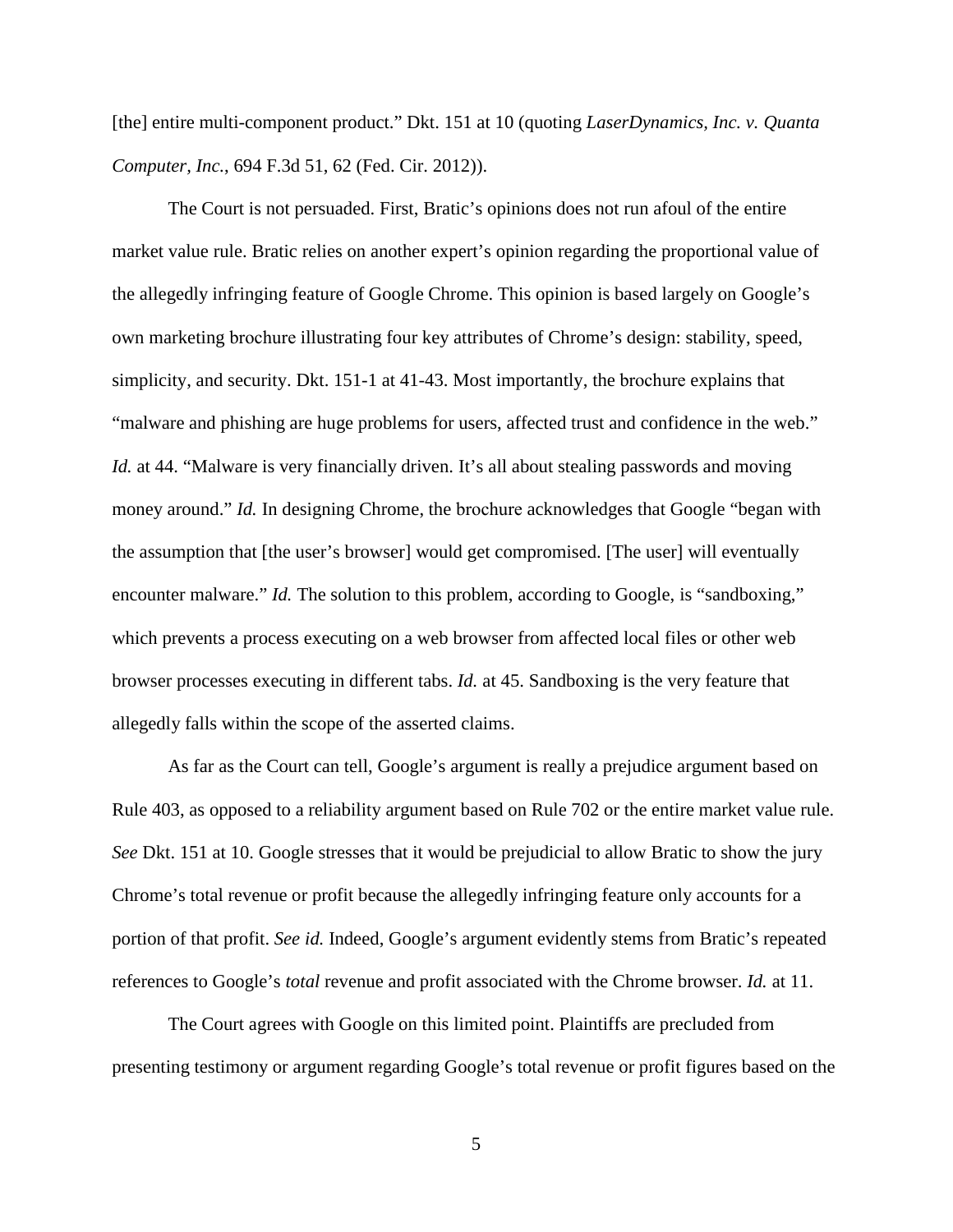entire Chrome browser. *See Uniloc USA, Inc. v. Microsoft Corp.*, 632 F.3d 1292, 1320 (Fed. Cir. 2011) ("The disclosure that a company has made \$19 billion dollars in revenue from an infringing product cannot help but skew the damages horizon for the jury, regardless of the contribution of the patented component to this revenue."); *see also* Fed. R. Evid. 403.

# **C. Economic Apportionment**

To determine the proportional value of the allegedly-infringing feature of Google Chrome, Bratic relies on Plaintiffs' technical expert, who opines that the relevant feature accounts for 18.33% of Chrome's total "technical value." *See* Dkt. 151 at 12 (quoting expert report). Google argues that Plaintiffs' approach relies on the allegedly-infringing feature's technical contribution to Chrome, as opposed to its economic contribution. Dkt. 151 at 12-13.

In the context of Bratic's opinion, there is little difference between technical and economic contribution. Plaintiffs' technical expert explains the four key attributes of Chrome, which are based largely on Google's own marketing documents. *See* Dkt. 151-1 at 41-43. These attributes may be "technical" attributes as Google insists, but if they were not also "economic" attributes, Google would not have included them on its principal marketing brochure. *See id.* Bratic therefore does not pluck his apportionment value out of thin air as the expert did in cases such as *LaserDynamics*. *See* 694 F.3d at 69.

## **II. CONCLUSION**

Google's motion (Dkt. 151) to exclude is **GRANTED-IN-PART** to the limited extent that Plaintiffs are precluded from presenting testimony or argument regarding Google Chrome's total profit or revenue figures. Google's motion is otherwise **DENIED**.